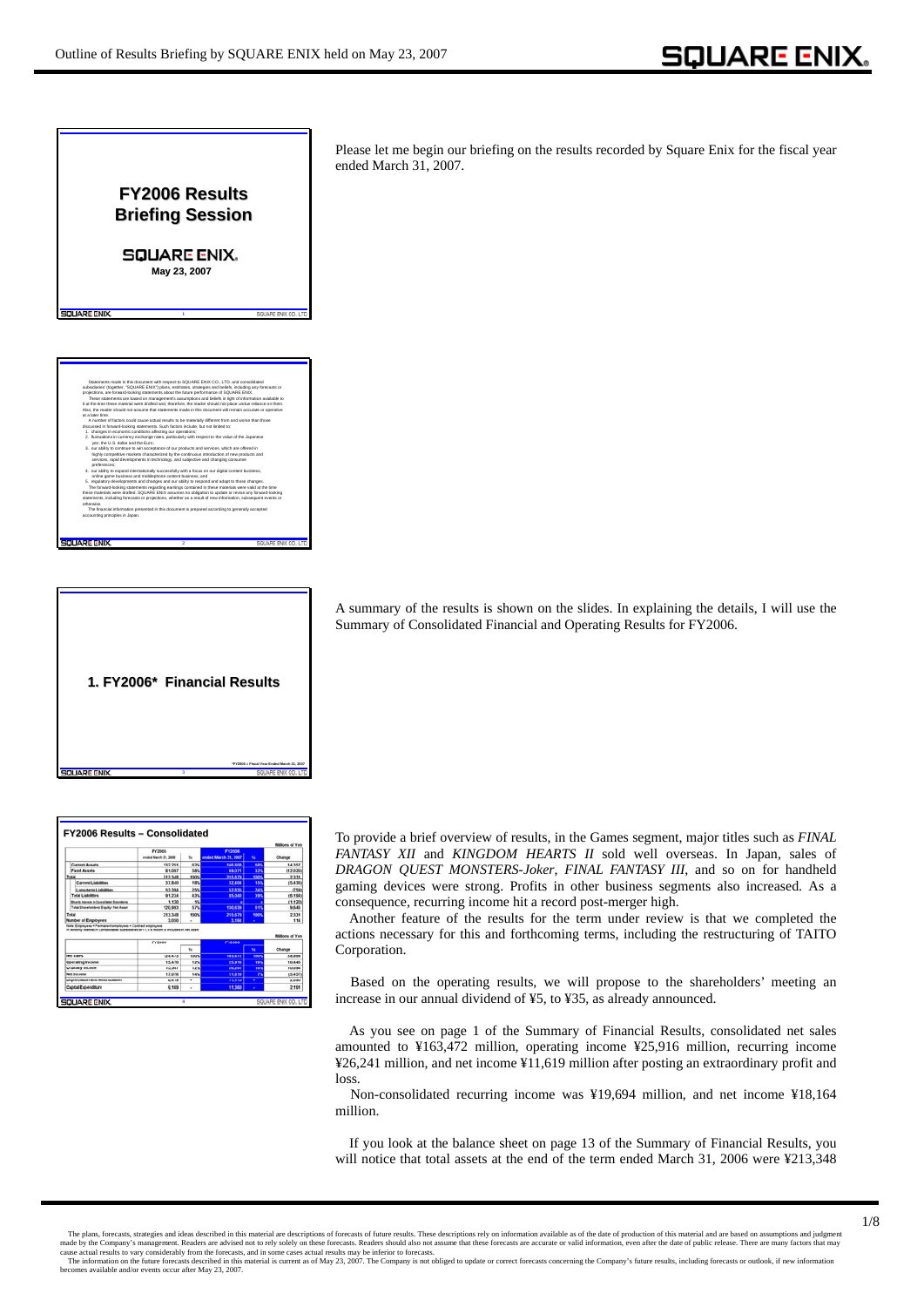million and those at the end of the term ended March 31, 2007 ¥215,679 million. There was no material change in the amount of total assets, however the structure of the assets changed significantly, to become more healthy one. Cash and deposits increased about ¥24 billion, from ¥75,257 million to ¥99,852 million, and total shareholders' equity rose about ¥10 billion. Although the size of the balance sheet did not change, earnings are being properly retained.

Let me explain the main points of the downsizing. In property and equipment, buildings and structures fell from ¥7,148 million to ¥5,962 million, amusement equipment from ¥13,440 million to ¥10,798 million, land from ¥5,516 million to ¥5,404 million, and construction in progress from ¥159 million to ¥91 million. Moreover, security deposits decreased from ¥17,361 million to ¥14,198 million, construction cooperation funds from ¥2,158 million to ¥1,886 million. Although claims in bankruptcy rose from ¥2,240 million to ¥5,065 million, this rise is a result of a transfer from security deposits and is almost offset by an increase in allowance for doubtful accounts, from ¥4,738 million to ¥5,515 million.

Buildings and structures, construction in progress, security deposits, construction cooperation funds and other items fell because of outlet closings in the Amusement segment. The Company removed part of its amusement equipment so that overall its equipment would be relatively new.

The allowance for doubtful accounts is accumulated in anticipation of a withdrawal from unprofitable businesses.

As I have explained, we have completed the necessary processing, through comprehensive measures.

Almost all of the processing is recorded as an extraordinary loss in the statement of income.

Almost all of this is book loss. Cash outflows from these measures were about ¥2 billion.

I am going to give a supplementary explanation about assets. Goodwill declined from ¥23.4 to ¥20.2. Although an annual amount of an 20-year amortization of goodwill relating to the acquisition of TAITO Corporation is a little more than ¥1 billion, extraordinary amortization of ¥1,831 million was recorded for the amortization of goodwill relating to the commercial karaoke machines business, which was sold in the first half of the fiscal year, making the decline about ¥3 billion.

In relation to the sale of the commercial karaoke machines business, a gain on divestiture of business of ¥2,697 million was recorded as an extraordinary gain. The amount is the difference between the book value and selling price, and you can see the selling price of ¥4,514 million for the proceeds from the divestiture of business in the cash flow statement. These figures show that the Company sold the business at ¥4.5 billion and gained ¥2.6 billion from the divestiture.

The sale of the commercial karaoke machines business is reflected in three accounts, including an accelerated amortization of goodwill of ¥1,831 million in extraordinary losses.

If you look at liabilities, you will see an allowance for losses on the closure of game arcades of ¥2,973 million.

I would like to note that capital increased with the accumulation of cash and that the other items in assets was downsized without the overall scale of assets being changed.

Regarding our statements of income, I would like to explain the extraordinary gain and loss first and touch on operating results by segment later.

For the term ended March 31, 2006, the Group recorded an impairment loss of ¥4,426 million and an extraordinary loss on inventory write-offs of ¥1,652 million as an extraordinary loss (in addition to a loss on the write-off of content production accounts, a loss on inventory evaluations, and other items under non-operating expenses). This represents a realignment of the Square Enix businesses.

In the term ended March 31, 2007, we in turn undertook three major financial procedures in relation to the TAITO business. First, we closed down unprofitable arcades that were not expected to generate much cash. Second, we withdrew from unprofitable businesses. Third, we carried out a modest cutback in the number of personnel.

I have already described the procedures related to the first point, the closure of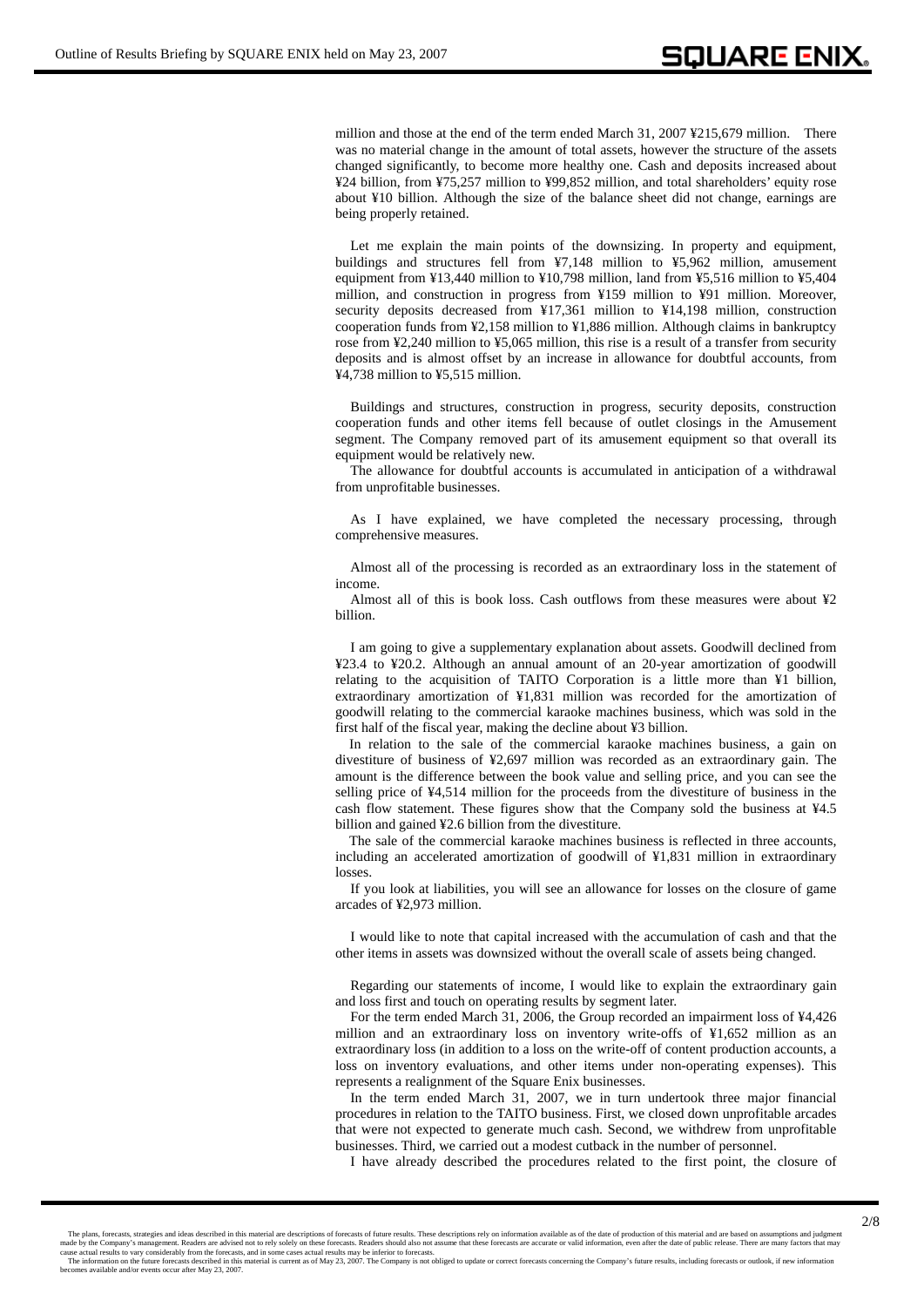arcades, including the recording of a loss on the disposal of property and equipment, the provision of an allowance for game arcade closings, and other actions.

Regarding the second point, we aggressively closed or streamlined unprofitable businesses. We also disposed of remaining effective bad debts. These operations are reflected in the loss on disposal and write-down of assets associated with business restructuring of ¥2,275. The provision of an allowance for doubtful accounts includes accounts related to both arcades and business closures.

For the third point, the personnel cutbacks, we recorded severance payments associated with business restructuring of ¥925 million. On the other hand, since about 170 employees took early retirement, we recorded a reversal of allowance for retirement benefits of ¥465 million as an extraordinary gain to adjust retirement benefits for the early leavers.

Though we performed the above accounting procedures related to arcades, businesses and human resources, actual cash outflows were the severance payments associated with business restructuring and part of disposal losses, which ultimately amounted to about ¥2 billion as already mentioned.

This result in a significant difference between the statements of income and cash flows.

In the last briefing, I mentioned we would close about 20% of arcades, and there were 225 arcades at that time. The number of arcades will be 187 when the planned closures are completed.

The actual number of arcades now is 203. An allowance was recorded for arcade closures of the 187 for the term ended March 31, 2007.

This concludes my explanation of the accounting procedures performed in relation to the TAITO business to enable us to make a fresh start.

| 1. Fragge                                      |                        |                    |                          |                |                  |                  |                                | Millons of Yen          |
|------------------------------------------------|------------------------|--------------------|--------------------------|----------------|------------------|------------------|--------------------------------|-------------------------|
|                                                | Games<br><b>Latina</b> | Games<br>Inclinati | Mobile Phone<br>Cartiers | Publication    | <b>Anusement</b> | Others           | Eliminations<br>or unallocated | <b>Tetal</b>            |
| Net Sales                                      | 61,316                 | 13,680             | 2.787                    | 11,208         | 75,702           | 3,570            | cotti                          | 163.472                 |
| <b>Operating Expenses</b>                      | 34,968                 | 6,893              | 4.753                    | 7.604          | 76.054           | 2,666            | 4814                           | 137,668                 |
| <b>Operating Income</b>                        | 16.348                 | 6.767              | 3.013                    | 3,603          | OM               | 1,311            | <b>M730</b>                    | 25.916                  |
| <b>Operating Margin</b>                        | 31.9%                  | 49.5%              | 39.9%                    | 33.1%          | 65%              | 33.0%            |                                | 15.9%                   |
| <b>Operating Income</b>                        | \$580                  | 5.907              | 726                      | 2.866          | (1,172)          | 1407             | <b>H.6571</b>                  | 15,470                  |
| Net Sales<br><b>Coerating Expenses</b>         | 45.916<br>36.336       | 15,720<br>9,812    | 5.067<br>4,341           | 9.742<br>6.876 | 41.069<br>42,240 | 6.957<br>4,949   | 449                            | 124,473<br>109.003      |
| <b>Counting Marsin</b>                         | 50 BKL                 | <b>ST 4NL</b>      | <b>4.4 WK</b>            | 00.AN          | <b>G SYLL</b>    | <b>00.0%</b>     |                                | 12.4%                   |
| 3. Change (1-2)                                | Games<br><b>Most</b>   | Games              | Mobile Phone             | Publication    | <b>Amusement</b> | Others           | Eliminations                   | Millons of Yan<br>Total |
|                                                |                        | Inmitrus           | Content                  |                |                  |                  | or unallocated                 |                         |
|                                                |                        |                    |                          |                |                  |                  |                                |                         |
| <b>New Ballet</b><br><b>Operating Expenses</b> | 6,400<br>(1,36)        | (2.060)<br>0.918   | 3,200<br>442             | 1.450<br>729   | 34,633<br>33.914 | (3,979)<br>0.283 | ment<br>967                    | 30,000<br>28,682        |

**FY2006 Results by Segment FY2006 Results by Segment – Consolidated Consolidated** I would now like to brief you on our results by segment. Please see the pages starting page 41 of the Summary of Consolidated Financial and Operating Results for FY2006.

In the Games segment, operating income for the fiscal year ended March 2006 was at the level shown because of heavy costs in domestic operations. However, in the year ended March 2007, we released major titles overseas and titles derived from mainstay products sold for handheld gaming devices in Japan. As a consequence, sales amounted to ¥51,316 million, and operating income became ¥16,348 million.

When we look at unit sales, of 16,930 thousand units sold in the year ending March 2007, 7,210 thousand were sold in Japan, which means more units were sold in overseas markets than in Japan. In the past, overseas unit sales exceeded 50% of total unit sales when large numbers of major titles were released overseas. However, this has been the first time that overseas unit sales exceeded domestic unit sales by this margin. The main factor is that the Company began to publish titles on its own in North America and Europe in addition to the releases of major titles. What happens when we begin to publish titles on our own? We get to sell catalogue titles, which contributes to income. Until the previous fiscal year, we granted sales licenses to licensees in Europe. There is a significant difference in energy levels between the Company and licensees when it comes to selling titles, and the difference has a major impact on sales.

This is a critical point for our future overseas operations, and I will come back to it later. You see here that our own publishing had an impact on sales figures.

The Online Games segment remains strong. Income is growing steadily.

Unfortunately, however, most sales still depend on *FINAL FANTASY XI*. We began new initiatives towards the end of the fiscal year ended March 2007, including the introduction of item billing and the granting of licenses to third parties. We expect that the initiatives will make some contribution to income this fiscal year and will produce positive outcomes in the next term. Although we do not plan to release a major title this year, we are looking forward to launches next year and the year after. Overall, we expect steady growth in this segment.

In the Mobile Phone Content segment, income fell in the fiscal year ended March 2006 because anticipatory investment did not produce positive results. In the year ended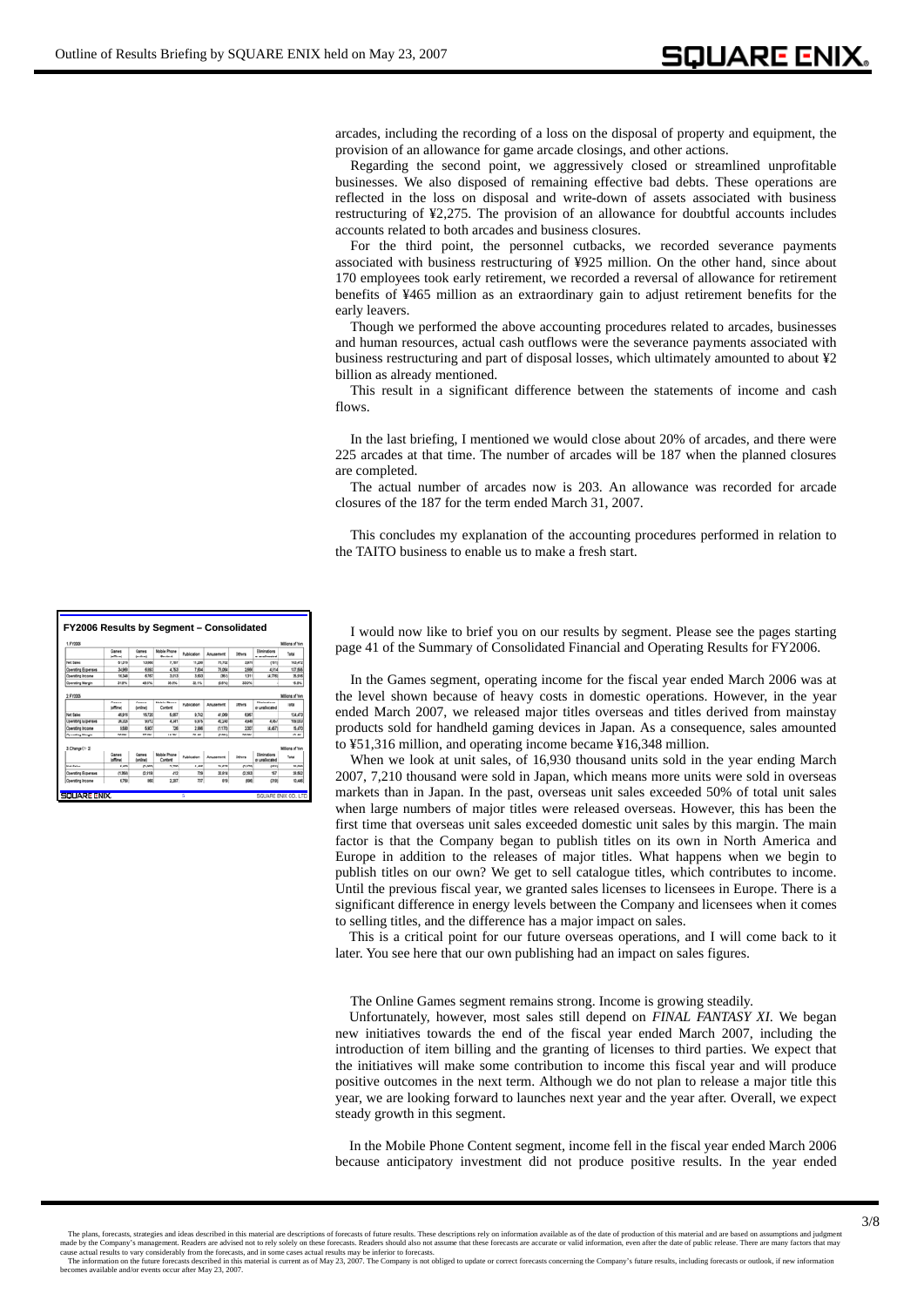March 2007, however, we turned the business around to some extent and we are getting back on track.

The Publication segment makes a steady contribution to profits. Recently we promoted cross-media strategies and successfully developed comics by taking advantage of animation, CDs, DVDs and other media. This business is growing steadily.

In the Amusement segment, all TAITO results are included.

Although TAITO engages in the management of arcades, the manufacture and sale of arcade game machines, mobile phone content, and other businesses, we recognize the results of all these operations as one business segment called the Amusement segment.

For the fiscal year ended March 2007, we unfortunately recorded an operating loss of ¥351 million. However, TAITO's operating results are already profitable, taking amortization of goodwill of more than ¥1 billion into consideration.

As a result of the above performance, consolidated sales amounted to ¥163,472 million, operating income was ¥25,916 million, and the operating margin stood at 15.9%.

This concludes my explanation on our results by segment for the fiscal year ended March 2007.

I am pleased to conclude that we produced positive results in every segment for the fiscal year. And we have completed all of the financial procedures required for us to make a fresh start in the Amusement segment.

**FY2006 Results – Sales by Region** Next, I would like to talk about overseas sales.

Overseas sales increased and income improved after we began to publish titles on our own. However, overseas sales still account for only a small portion of total sales, or less than 25%. Our challenge is to get overseas sales to make a greater contribution to sales and profit. We believe there is still room for growth in overseas markets.

|        |       |                      |              |           | <b>Thousand Units</b> |
|--------|-------|----------------------|--------------|-----------|-----------------------|
|        | Japan | <b>North America</b> | Europe (PAL) | Asia etc. | Total                 |
| FY2006 | 7,210 | 6,150                | 3,500        | 70        | 16,930                |
| ×      | 43%   | 36%                  | 21%          | 帐         | 100%                  |
| FY2005 | 7,860 | 3,510                | 820          | 40        | 12,230                |
| 56     | 64%   | 29%                  | 7%           | 以         | 100%                  |
| Change | (650) | 2,640                | 2,680        | 30        | 4,700                 |

**6**

 $2<sup>1</sup>$ 

4981  $23.8$ 

 $12.27$ 

163.472

21.415

8.166

10,89

 $(1,474)$ 

38,999

Region

**Janet** 

**North Ame** 

Asia, etc

Total

**DUARE ENIX** 

FY2005 104,433 84

> 15,635  $13<sup>h</sup>$

 $1,37$ 11

 $3.02$ 

124,473 100%

This slide shows unit sales performance.

That completes our review of the results for the fiscal year ended March 2007.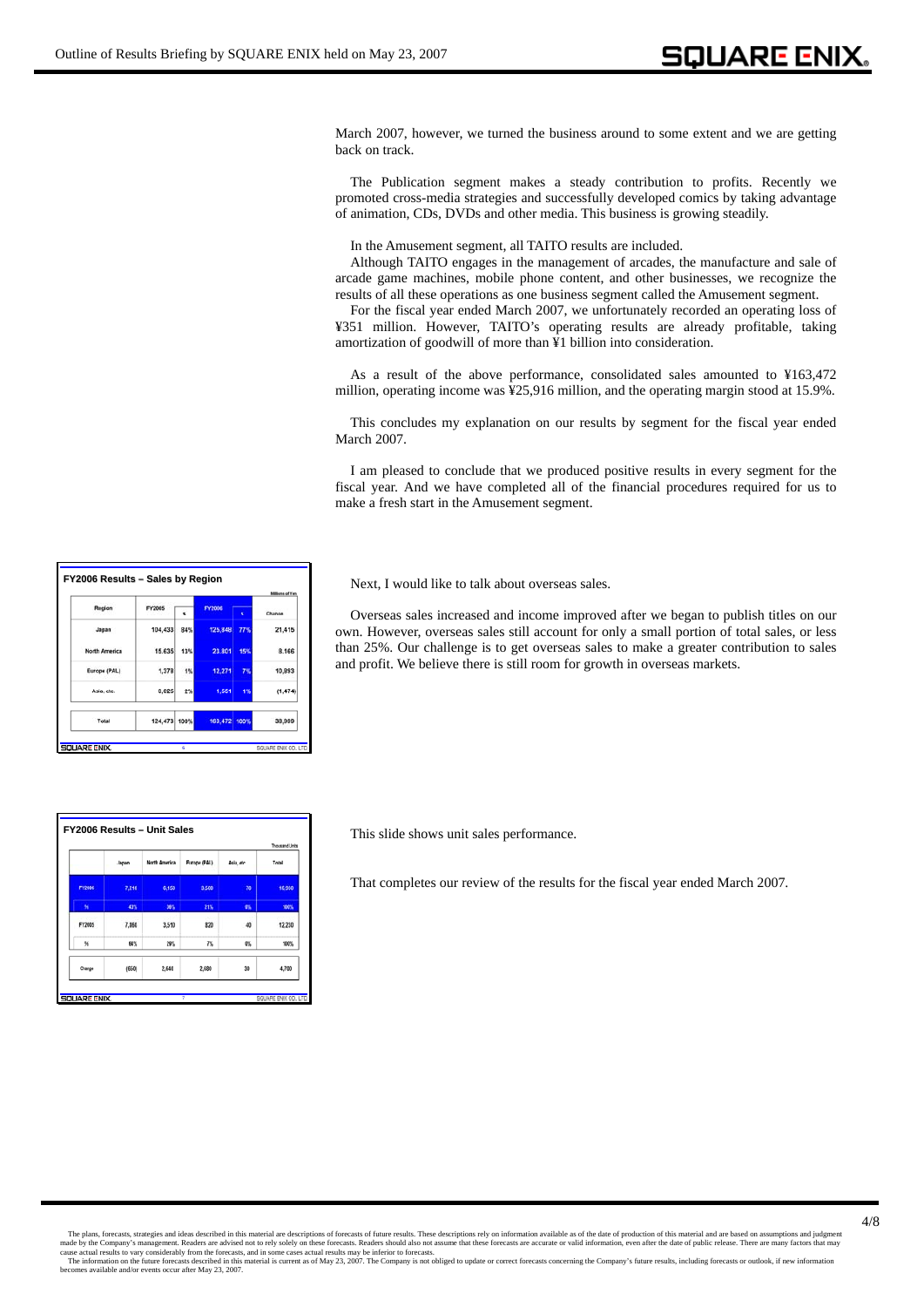| "FY2007 = Fiscal Year Ending March 31, 2008<br>я<br>SQUARE EN | 2. FY2007* Projections |  |
|---------------------------------------------------------------|------------------------|--|
|                                                               |                        |  |

| Consolidated                                                                                                                             |                |             |                     |      | <b>Millions of Yer</b>                                |
|------------------------------------------------------------------------------------------------------------------------------------------|----------------|-------------|---------------------|------|-------------------------------------------------------|
|                                                                                                                                          | <b>FY2006</b>  |             | FY2007              |      |                                                       |
|                                                                                                                                          |                | x           | <b>Prrojections</b> | ĸ    | Change                                                |
| <b>Not Bales</b>                                                                                                                         | 163,472        | 100%        | 162,500             | 100% | 19721                                                 |
| Operating Income                                                                                                                         | 25,918         | 10%         | 21.000              | 13%  | 14,9161                                               |
| Ordinary Income                                                                                                                          | 26,241         | 16%         | 20,000              | 12%  | (6.241)                                               |
| Net Income                                                                                                                               | 11.619         | 74          | 12,000              | 7k   | 381                                                   |
|                                                                                                                                          |                |             | 13,200              | ٠    | 2.085                                                 |
|                                                                                                                                          | 11.115         | ٠           |                     |      |                                                       |
| Depreciation and Amortization<br>Capital Expenditure                                                                                     | 11,360         | ٠           | 15,700              | ٠    |                                                       |
|                                                                                                                                          |                |             |                     |      |                                                       |
|                                                                                                                                          | FY2006         |             | <b>FY2007</b>       |      |                                                       |
|                                                                                                                                          |                |             | <b>Prrojections</b> | x    | Change                                                |
|                                                                                                                                          | <b>75, 655</b> | <b>SOON</b> | 22 dog              | sam  |                                                       |
|                                                                                                                                          | 9.169          | 12%         | 3,800               | \$N  | 4,340<br><b>Millions of Yen</b><br>(3.958)<br>(5,369) |
|                                                                                                                                          | 9.400          | 12%         | 3.200               | 45   |                                                       |
|                                                                                                                                          | 3,519          | 4%          | 1,700               | 2%   |                                                       |
| Non-Consolidated<br><b>Not Rates</b><br><b>Operating Income</b><br>Ordinary Income<br><b>Net income</b><br>Depreciation and Amortization | 5.247          | ٠           | 5,200               |      | (6.200)<br>(1.619)<br>(47)                            |

Let me move on now, to explain our business plan for the term ending March 31, 2008.

We expect that sales will hold steady, and that operating income and recurring income will be ¥21 billion and ¥20 billion, respectively.

We plan to increase capital expenditure slightly for investment in the Amusement segment and in development equipment in the Games segment.

| 1. FY2007                                                          |                           |                          |                                |             |                         |         |                                       | Millions of Yer        |
|--------------------------------------------------------------------|---------------------------|--------------------------|--------------------------------|-------------|-------------------------|---------|---------------------------------------|------------------------|
|                                                                    | Games<br><b>Inflicted</b> | Games<br><b>Incline!</b> | <b>Mobile Phone</b><br>Content | Publication | Amusement               | Others  | <b>Elizabethium</b><br>or analysisted | Total                  |
| <b>Not Sales</b>                                                   | 49,000                    | 14,000                   | 9,900                          | 8,000       | 91,000                  | 2,700   |                                       | 162,500                |
| <b>Operating Expenses</b>                                          | 36,000                    | 7.000                    | 4.000                          | 6.700       | 77,500                  | 2,400   | 5,100                                 | 141,500                |
| <b>Operating Income</b>                                            | 12,000                    | 7,000                    | 3,000                          | 1,300       | 3,600                   | 300     | 8.100                                 | 21,000                 |
| <b>Coerating Margin</b>                                            | <b>DS 0%</b>              | 50.0%                    | <b>33 7%</b>                   | 16.3%       | 4.3%                    | 11.1%   |                                       | 12.9%                  |
| <b>Not Sales</b>                                                   | 51,316                    | 13,660                   | 7.767                          |             | 76,353                  | 3.679   |                                       | 163,472                |
|                                                                    | <b>Miral</b>              | <b>continut</b>          | Content                        | Publication | Amusement               | Others  | ar analysistad                        | Total                  |
|                                                                    |                           |                          |                                | 11,208      |                         |         | 1980                                  |                        |
| <b>Operating Expenses</b>                                          | 34,966                    | 6,993                    | 4,763                          | 7.604       | 76.064                  | 1.666   | 4.6%                                  | 137, 566               |
|                                                                    | 16,348                    | 6.767                    | 3.013                          | 3.603       | <b>OM</b> <sub>11</sub> | 1,311   | 14,776                                | 35, 916                |
|                                                                    |                           | 49.5%                    | 39,9%                          | 22.1%       | 83,676.0                | 22.0%   |                                       | 15.9%                  |
|                                                                    | 31.9%                     |                          |                                |             |                         |         |                                       |                        |
| Operating Income<br><b>Coerating Margin</b><br>$3.$ Change $(1-2)$ |                           |                          |                                |             |                         |         |                                       |                        |
|                                                                    | Games<br><b>Mira</b> l    | Games<br>damilimed       | Mobile Phone<br>Content        | Publication | <b>Amusement</b>        | Others  | Eliminations<br>ar an allocated       | Total                  |
| hier Kales                                                         | (3.316)                   | 840                      | 1,033                          | (3,208)     | 6.266                   | (1.276) | w                                     | Militana of Yan<br>672 |
| <b>Operating Expenses</b>                                          | 1,030                     | <b>MT</b>                | 3.047                          | n/a         | 1,646                   | nee     | and                                   | 3,545                  |

This slide shows projections by segment.

As usual, projections for the Games segment are not the accumulation of projections for each title. Our operating margin will fall slightly. The point is that the rate of profit decline is larger than the rate of revenue decline. This is because figures for new platforms are large and are yet to be calculated, and the marginal income ratio has fallen slightly because of an increasing number of game titles for handheld gaming devices.

We expect that margins will not rise in the year ending March 2008, for the above reasons.

Performance in the Online Games segment and Mobile Phone Content segment is projected to remain largely unchanged.

In the Publication segment, the performance of comics was good, and we launched strategy guide books for major titles in the fiscal year ended March 2007. Since the margin on strategy guide books is high, the product mix was strong.

Our plan for the year ending March 2008 incorporates only to a limited extent the effect of strategy guide books. Whether we will actually publish strategy guide books or not, we do not count on their high margins in the profit plan. We do not expect much from comics, including animations, in the plan at the beginning of the term, since although performance was good in April, future results are difficult to predict.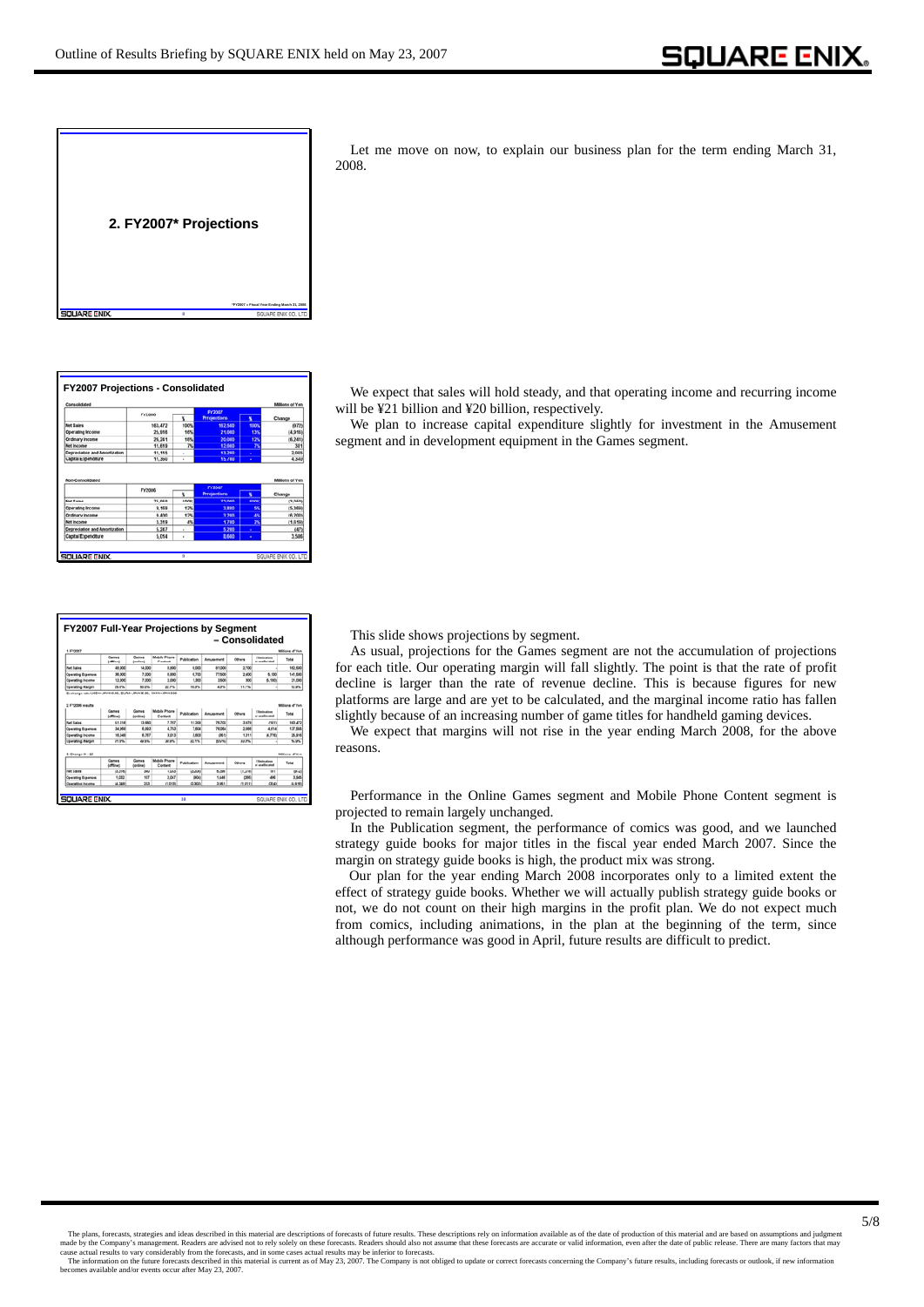

We expect sales and earnings shown on the slide in the Amusement segment, covering the amortization of goodwill of ¥1 billion.

The year-on-year comparison of revenues from existing outlets has been highest in the industry since last summer.

This is a leading indicator showing the change in motivation and business situation. We have hitherto refrained from opening new outlets, but plan to do so from the middle of the year. Since we will not open many new outlets in the first half of the fiscal year, there will be no significant change in the full year. However, since the nature of existing outlets has clearly changed, we expect income of ¥3.5 billion in the Amusement segment.

For the Others segment, CG content contributed significantly to income up to the previous term. However, no large project is planned for the time being, and the plan reflects this situation.

As a consequence, we plan consolidated operating income of ¥21 billion.

|                                     |       |               |              |            | <b>Thousand Units</b> |
|-------------------------------------|-------|---------------|--------------|------------|-----------------------|
|                                     | Japan | North America | Europe (PAL) | Asia, etc. | Total                 |
| <b>FY2006</b><br><b>Projections</b> | 7,900 | 3,550         | 3,550        |            | 15,000                |
| s                                   | 53%   | 24%           | 24%          | 0%         | 100%                  |
| FY2005                              | 7,210 | 6,150         | 3,500        | 70         | 16,930                |
| s                                   | 43%   | 36%           | 21%          | 0%         | 100%                  |
| Change                              | 690   | (2.600)       | 50           | (70)       | (1,930)               |

This slide shows our unit sales projections for the term ending March 2008 for reference.

| 1. FY2007 First Half Period                                                                         |                             |                   |                                |             |             |         |                                  | Millions of Yer                                                                         |
|-----------------------------------------------------------------------------------------------------|-----------------------------|-------------------|--------------------------------|-------------|-------------|---------|----------------------------------|-----------------------------------------------------------------------------------------|
|                                                                                                     | Camera<br><b>Infliction</b> | Games<br>Ionlinei | <b>Mobile Phone</b><br>Content | Publication | Amusement   | Others  | Electrations<br>or unaffectabled | Total                                                                                   |
| <b>Net Sales</b>                                                                                    | 19.000                      | 5,300             | 3,800                          | 3,800       | 39,000      | 1.100   |                                  | 72,000                                                                                  |
| <b>Operating Expenses</b>                                                                           | 17,000                      | 2,700             | 3,200                          | 3,400       | 30,200      | 1,000   | 2.700                            | 68,200                                                                                  |
| Operating Income                                                                                    | 2,000                       | 3,600             | 400                            | 400         | <b>ROO</b>  | 100     | 0.700                            | 3,800                                                                                   |
| <b>Operating Margin</b>                                                                             | 10.4%                       | <b>AS 1%</b>      | <b>15, 0%L</b>                 | 50.6%       | 2.7%        | 9.1%    | $\sim$                           | 5.3%                                                                                    |
|                                                                                                     |                             |                   |                                |             |             |         |                                  |                                                                                         |
|                                                                                                     | (afford)                    | Inningi           | Content                        |             |             |         |                                  |                                                                                         |
|                                                                                                     | 19.186                      | 7,679             | 3.907                          | 5,436       | 38,144      | 2.616   |                                  |                                                                                         |
|                                                                                                     | 14,876                      | 4,367             | 3,354                          | 3,658       | 39,472      | 1.904   | 2.106                            |                                                                                         |
|                                                                                                     | 4,311                       | 3.311             | rea                            | 1,767       | <b>CORE</b> | 1,611   | (2,106)                          |                                                                                         |
| <b>Net Sales</b><br><b>Operating Expenses</b><br><b>Operating Income</b><br><b>Coerating Margin</b> | 22.5%                       | 43.1%             | 34.2%                          | 22.6%       | <b>GON</b>  | \$7.9%  | $\sim$                           |                                                                                         |
|                                                                                                     |                             |                   |                                |             |             |         |                                  |                                                                                         |
|                                                                                                     | Cames<br><b>Infine</b>      | Games<br>Ioninei  | <b>Mobile Phone</b><br>Content | Publication | Anusement   | Others  | Eliminations<br>or analysisted   | Total                                                                                   |
|                                                                                                     | 2500                        | <b>Q.37%</b>      | 863                            | (9, 626)    | <b>HA</b>   | (1,616) |                                  |                                                                                         |
| $3.$ Change $(1 - 2)$<br><b>Net Sales</b><br><b>Operating Expenses</b>                              | 2.926                       | (1.687)<br>(711)  | 996                            | (250)       | (272)       | (104)   | 554                              | 75,968<br>66,790<br>9.169<br>12.1%<br><b>Millions of Yer</b><br>0.968<br>1,410<br>6,308 |

|                             | FY2003    | 2004     | 2005             | 2006    | 2007E    | 2010E              |  |
|-----------------------------|-----------|----------|------------------|---------|----------|--------------------|--|
| Games (Offine)              | 16.404    | 19,649   | 9.590            | 16,348  | 12,000   | 20,000             |  |
| Games (Online)              | 2.348     | 4.986    | 5.907            | 6.767   | 7.000    | 10.000             |  |
| Mobile Phone Content        | 1.159     | 1,738    | 726              | 3.013   | 2.000    | 3.000              |  |
| <b>Publication</b>          | 3.180     | 3.411    | 2.866            | 3.603   | 1.300    | 4.000              |  |
| <b>Others</b>               | 1.027     | 782      | 2.007            | 1.311   | 300      | 1.000              |  |
| Eliminations or Unallocated | (4.722)   | (4, 131) | (4.457)          | (4.776) | (5, 100) | (5,000             |  |
| Trifal                      | 19,398    | 26.438   | 16,640           | 26, 267 | 17,500   | 25,000<br>35,000   |  |
| <b>Anuxement</b>            | $+ 5.823$ | $*2.907$ | (1, 170)<br>1905 | (351)   | 3,500    | 5.000<br>$-16,000$ |  |
| Recurring Income            | 18.248    | 25,901   | 15.547           | 26.241  | 20,000   | 50,000             |  |

This shows first-half period projections by segment for reference.

Our mid-term target recurring income is ¥50 billion.

When Enix and Square merged, we originally planned to develop Square Enix in two steps. In the first step, we planned to build a structure that would consistently generate recurring income of ¥20 to ¥30 billion in three to four years, starting from a recurring income of ¥15 billion, which was calculated simply by adding the recurring income of Enix and that of Square. In the second step, we intended to raise the recurring income to ¥50 billion over the following three to four years. As you see on the slide, we have almost reached the point where we can earn a recurring income of ¥20 to ¥30 billion constantly.

Market capitalization, which was between ¥100 billion and ¥200 billion at the time of the merger, has risen to between ¥300 to ¥400 billion. Our stock price is now between ¥3,000 and ¥4,000. If we calculate from these figures, recurring income is ¥20 billion to ¥30 billion, and the PER is 20 to 30. This means that we have reached the level that was expected by the market when we did the merger. The stock price has converged to the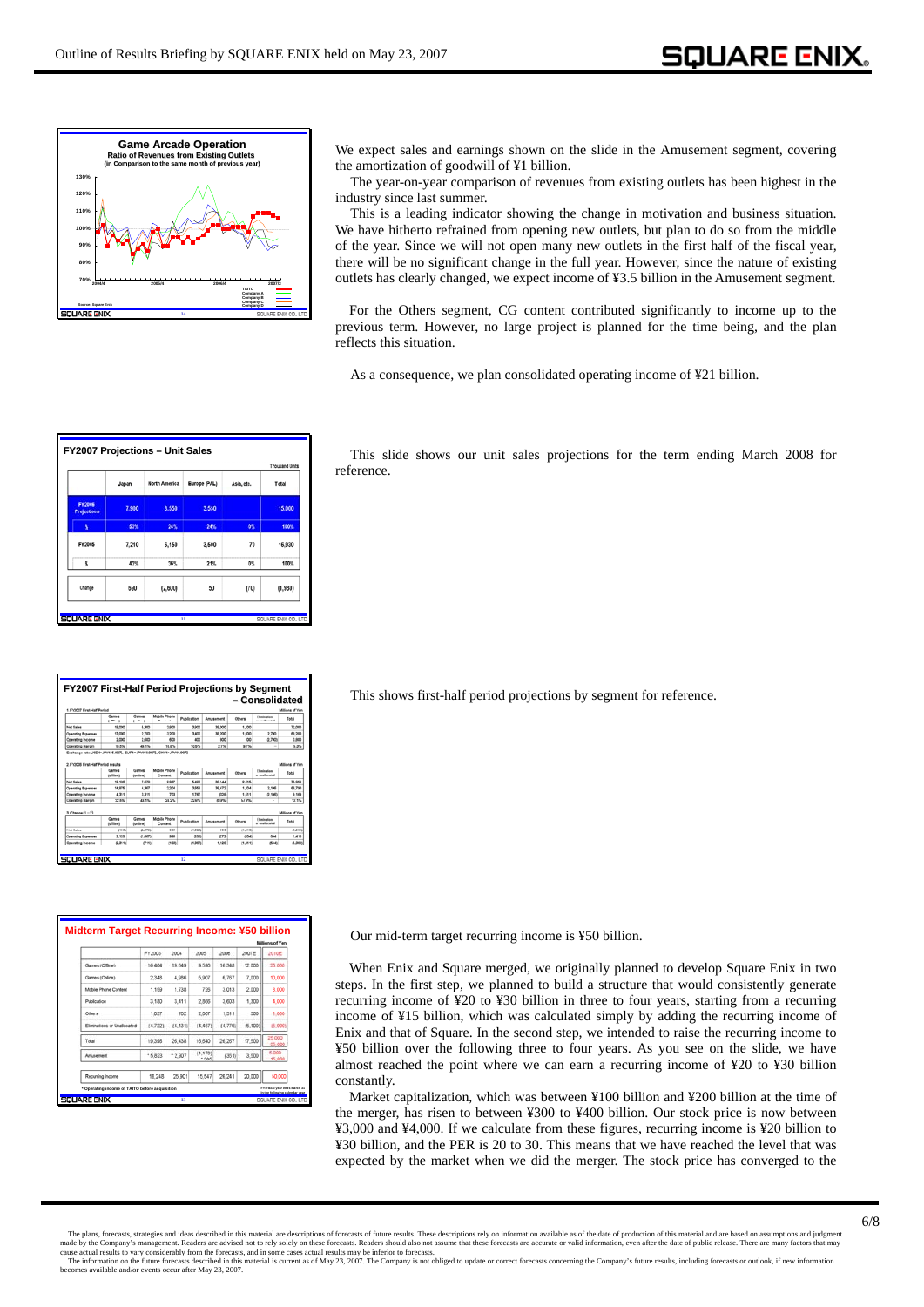above range over a certain period after fluctuating in an event-driven manner.

We have almost reached the level expected as the first step when we merged. What we have to acknowledge is that the market does not expect that we would actually achieve a recurring income of ¥30 to ¥50 billion. Although we have a number of plans and have sown the seeds, it is true that we have yet to show a specific picture of the mainstay businesses that we are going to develop. Our challenge is thus to show this specific picture as soon as possible.

Turning to look at performance by business segment, after the merger, recurring income in the Games segment moved from ¥16 billion to ¥19.6 billion, ¥9.5 billion, and ¥16.3 billion, or mostly within the range of ¥16 billion to ¥20 billion. However, recurring income has fallen to the range of ¥12 billion to ¥15 billion. The fall reflects a change in the market environment, which also applies to competitors.

Our strategies include deploying each IP in a diversified manner, something we have already been doing. Our challenge lies in our overseas operations. There is still significant scope for growth. As you know, the Japanese market for handheld and fixed gaming machines accounts for only 15-20% of the global market.

It is often said that Japanese games do not match American tastes, and that is one factor. However, far more important are things such as offering our products for diversified platforms, and releasing products simultaneously in Japan, and Europe and the United States. Our approach to American and European markets, which account for 80% of the world market, is still weak. We have made modest progress in the European market, which is shown in overseas sales, a leading indicator. By publishing on our own, we began to earn revenue from catalogue titles, and in association with this, our relationships with retailers are changing.

As for our game development methods, we repeatedly emphasize the importance common engines. Through such initiatives, we are striving to provide titles for different platforms and to improve game designs through a trial and error process. In this way we are making efforts to develop common foundations.

At the core of our strategies is to expand our share in the world market in terms of business and development.

The striking difference between us and our competitors in Europe and the United States is that we develop content on our own intellectual property. By using our own IP, we have leverage across a number of facets of content other than games. Our advantage is that we can apply content development in a multifaceted manner, which is impossible if we use other company's IP.

Since our home ground is becoming weak compared with European and U.S. markets, we have to make ground in overseas markets.

Performance in the Online Games segment is growing steadily. Although we depend very heavily on *FINALFANTASY XI* now, we are preparing new major titles and expect them to deliver results to some extent. A doubling of income is too ambitious, so we set this figure as our target. We think we can achieve the figure with comparative certainty. Apart from our major ones, we also have a number of other titles in the pipeline. Should any one of these produce sales in the hundreds of millions or billions of yen, the target can be achieved.

The market environment surrounding the Mobile Phone Content segment has changed significantly since we launched the business. Since the domestic and overseas markets are becoming increasingly different by regions, it is not an easy business to develop. In these circumstances, we have begun to develop our business overseas and sales in the domestic market have become stable. We have set this target, although we feel we need to go a little further.

In the Publication segment, we have produced a hit every year and would like to earn ¥4 billion consistently. In the fiscal year ended March 2007, we achieved record figures in both sales and profit. People may conclude that our all-time high was when *Fullmetal Alchemist* was a huge hit, but actually we have had a large readership since then. The target for this term has already been exceeded by the results. We have set a slightly conservative target, given that the positive trends are not likely to continue indefinitely. Our challenge is to establish a structure that can generate a stable ¥4 billion in earnings.

The target for the Others segment is on a par with the present performance.

Tallying the above targets, we plan to earn recurring income of ¥25 billion to ¥35